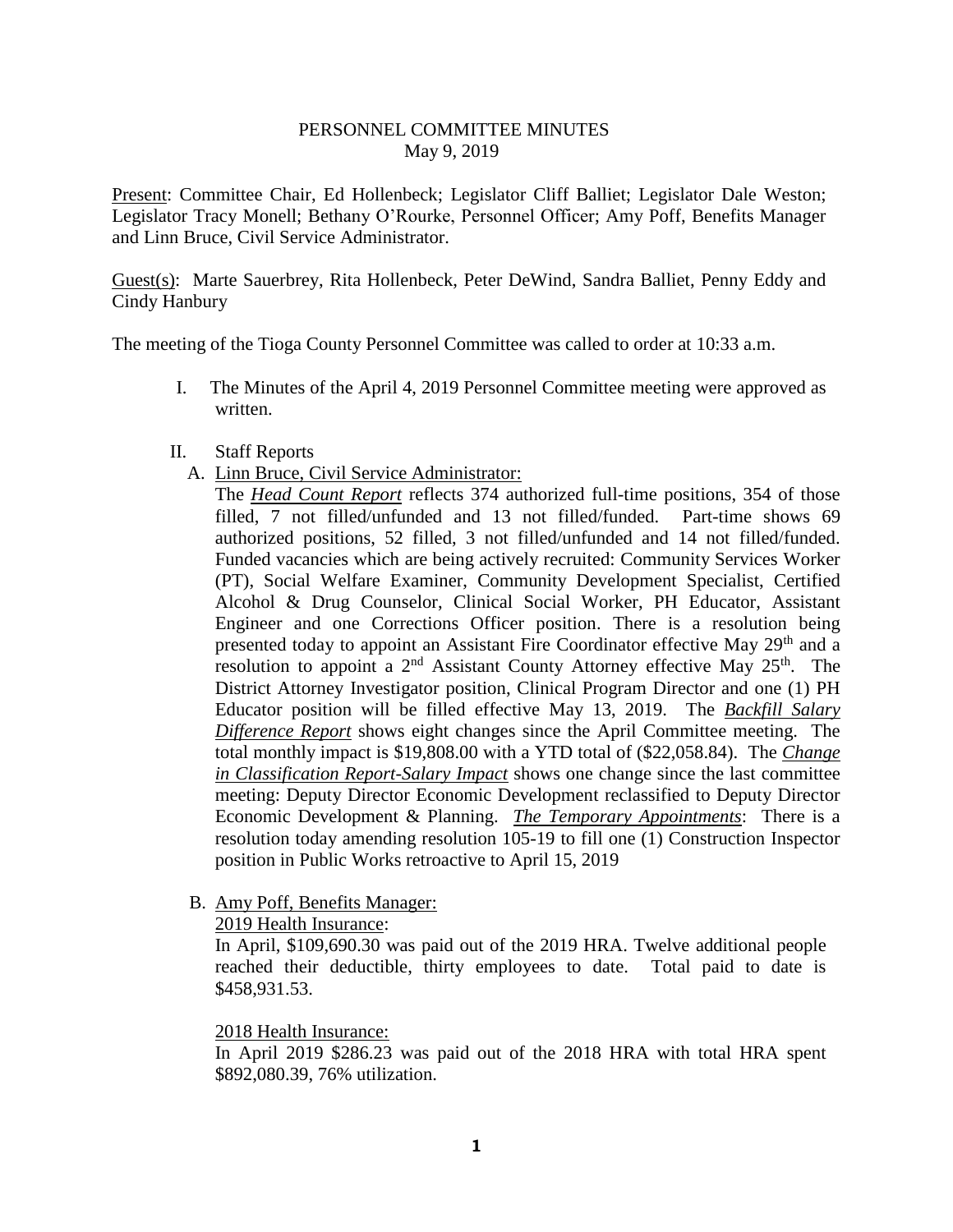The annual Excellus Blue Cross Blue Shield utilization review will be held on Tuesday May 21, 2019 at 10 AM in the Legislative conference room. This is an opportunity for us to learn more information about trends in our health insurance over the past year.

### Workers' Compensation:

The workers' compensation program ended 2018 with a surplus of \$523,084.24, a Fund Balance of \$1,523,084.83 and a Contributed Reserve of \$2,553,320.83. Local Law No 2 of 2015 established a Contributed Reserve Cap of \$6,000,000 for the Tioga County Self Insurance plan. There is a resolution today to transfer \$523,084.24 from the Fund Balance to the Contributed Reserve. This will take the Contributed Reserve up to \$3,076,405.07.

C. Bethany O'Rourke, Personnel Officer

# Budget Tracking Report:

 The budget tracking report as of May 6, 2019 was displayed for review. So far in 2019 we have collected \$1,385.00 (46.9%) of our projected revenues. We have spent 28.8% of our appropriations. Bethany informed the committee that the State has increased a fee for background checks, therefore, Evolution Consulting, the company we use for background checks, will be increasing their fee from \$100 to \$133 per CBC. This became effective on April 13, 2019. We will most likely run out of funds and request more money in our budget in the upcoming months to cover this increase.

III. Old Business:

# Former Policy 3 Discussion:

Amy and Bethany are meeting with the Retiree Association tomorrow to discuss the options regarding the policy.

IV. New Business:

# Part-time Hours for NU Salaried Employees:

There was a short discussion regarding part-time NU salaried employees and hours worked. This will be discussed further once more information is gathered.

V. Resolutions:

Transfer of Funds/Fund Self Insurance Plan Reserve: Tioga County Local Law No. 2 of 2015 established a Contributed Reserve cap of \$6,000.000 for the Tioga County Self Insurance Plan. This resolution transfers \$523,084.24 from Self-Insurance Fund Balance S 390900 to Self-Insurance Contributed Reserve Fund S 375300.

Authorize Appointment of Undersheriff: Due to a retirement, the position of Undersheriff will become vacant on May 25, 2019. This resolution authorizes the Sheriff to promote Wayne Moulton to the title of Undersheriff and an annual, nonunion salary of \$84,000 effective May 25, 2019.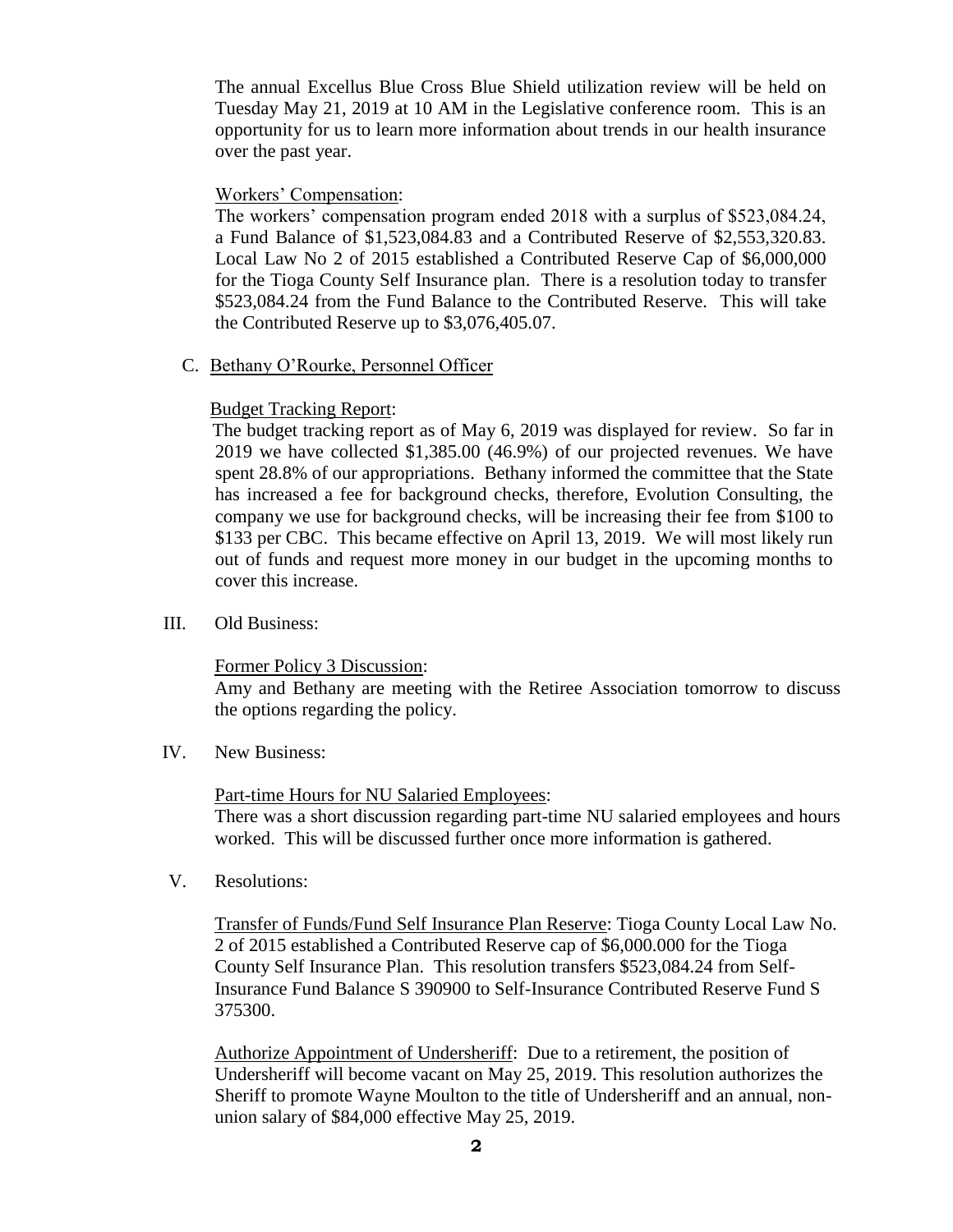Amend Resolution 105-19 (Public Works): Resolution 105-19 authorized the creation of two full-time temporary Construction Inspectors effective May 1, 2019. Due to the need to initiate construction projects earlier than indicated on said resolution, the Commissioner has received verbal approval from his legislative committee to authorize employment effective April 15, 2019 for Peter Schultz, who is returning to this seasonal position. This resolution amends 105-19 to reflect that one of the full-time, temporary Construction Inspector positions shall be effective retroactive to April 15, 2019.

Authorize Position Reclassification (Public Works): As a result of a desk audit of a Maintenance Mechanic II, justification supports that the work being performed on a regular, routine basis is that of a Maintenance Mechanic III and representative of a hourly rate difference of .694. This resolution reclassifies Thomas Murray's to Maintenance Mechanic III effective retroactive to February 19, 2019. Mr. Murray's hourly rate shall increase to \$19.4879 effective retroactive to February 19, 2019.

Increase in Hours of Part-time Position; Backfill Position (Emergency Services): The Department of Emergency Services has identified a need to increase the hours of one part-time Assistant Fire Coordinator. This resolution authorizes the Director of Emergency Services to appoint Becky Roden to the 17 hr/wk Assistant Fire Coordinator position at an annual salary of \$10,000 effective May 29, 2019.

Declare Work Day Status (Public Defender): Effective January 21, 2019, the Tioga County Legislature hereby changes the standard work day for the Public Defender's Office for the purpose of determining days worked reportable to the New York State and Local Employee's Retirement System to five day work week, seven hour days for Public Defender,  $1<sup>st</sup>$  Assistant Public Defender,  $2<sup>nd</sup>$  Assistant Public Defender and Secretary to the Public Defender.

Standard Work Day and Reporting (Legislator and Public Defender): The New York State Retirement System created new reporting regulations in 2009 that require establishment of terms and work hours for elected and appointed officials and a resolution stating such at the onset of each term. This resolution establishes the standard work days for Legislator, Martha Sauerbrey at 6 hours per day 1/1/19- 12/31/21, Legislator, Loretta Sullivan at 6 hours per day from 1/1/19-12/31/21 and 1 st Assistant Public Defender, Todd Miller 7 hours per day from 1/1/19-12/31/21. The County will report the days worked to the New York State and Local Employees' Retirement System.

Decrease Information Security Officer Salary (Legislative Office): Susan Haskett currently holds the part-time position of Information Security Officer at an annual salary of \$5,330. Due to personal circumstances, Ms. Haskett is requesting her salary be reduced to \$2,450 annually. This resolution reduces Susan Haskett's 2019 salary to \$2,450 annually effective May 11, 2019.